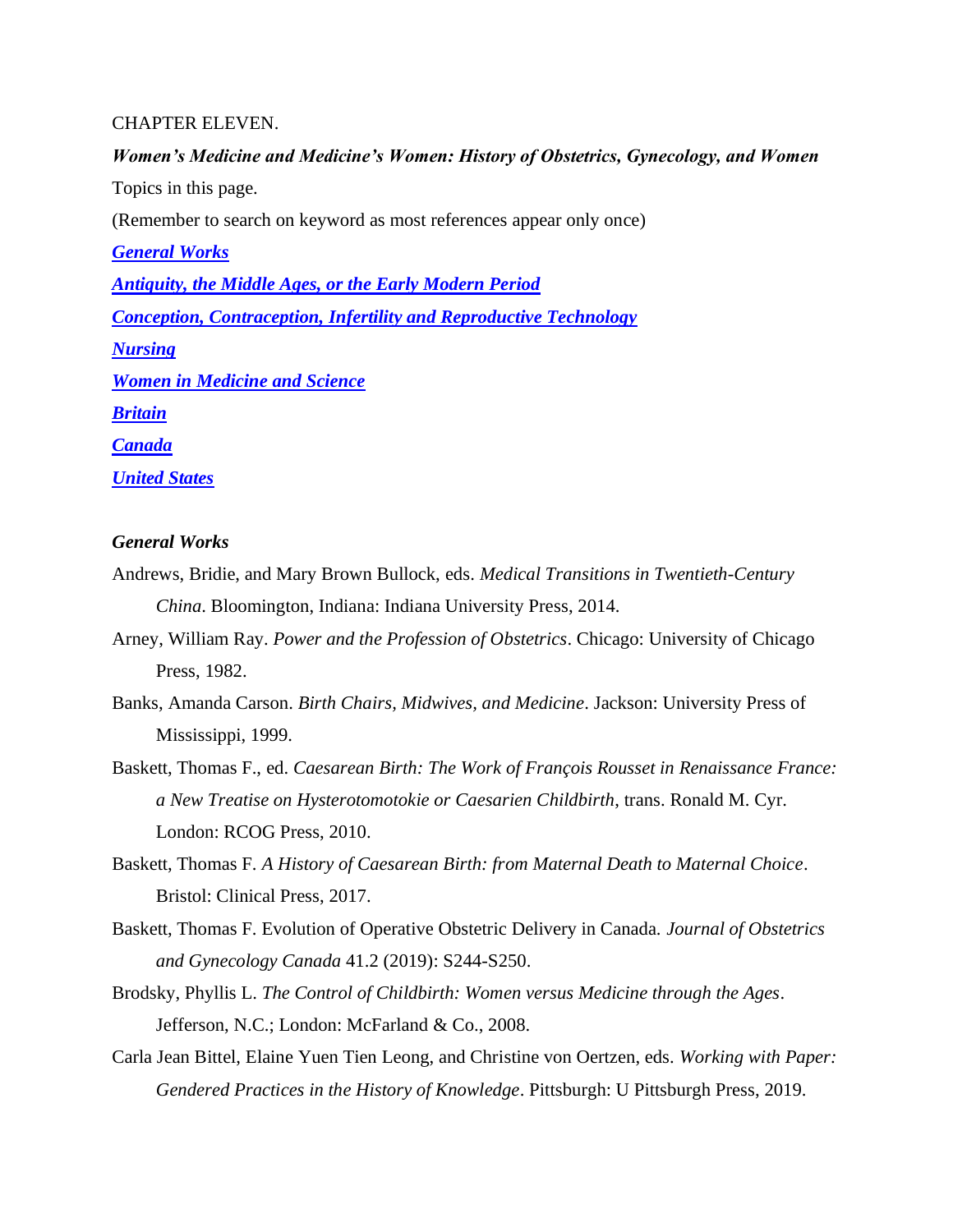- Carter, K. Codell, and Barbara R. Carter. *Childbed Fever: A Scientific Biography of Ignaz Semmelweis, with a New Introduction by the Authors*. New Brunswick, N.J.: Transaction Publishers, 2005.
- Caton, Donald. *What a Blessing She Had Chloroform: The Medical and Social Response to the Pain of Childbirth from 1800 to the Present*. New Haven: Yale University Press, 1999.
- Cohen, Estelle. 'What the Women at All Times Would Laugh At': Redefining Equality and Difference, circa 1660–1760. *Osiris* 12 (1997): 121–42.
- Conrad, Lawrence I., and Anne Hardy, eds. *Women and Modern Medicine. Clio medica, vol. 61*. Amsterdam: Rodopi, 2001.
- Dacome, Lucia. *Malleable Anatomies: Models, Makers, and Material Culture in Eighteenth-Century Italy*. Oxford University Press, 2017.
- Daly, Mary. *Gyn/ecology: The Metaethics of Radical Feminism*. Boston: Beacon Press, 1978.
- Davis-Floyd, Robbie, and Christine Barbara Johnson. *Mainstreaming Midwives: The Politics of Change*. New York: Routledge, 2006.
- Epstein, Randi Hutter. *Get Me Out: a History of Childbirth from the Garden of Eden to the Sperm Bank*. New York: Norton, 2010.
- Farley, John. *Gametes and Spores: Ideas about Sexual Reproduction, 1750–1914*. Baltimore: Johns Hopkins University Press, 1982.
- Freidenfelds, Lara. *The Modern Period: Menstruation in Twentieth-Century America*. Baltimore: Johns Hopkins University Press, 2009.
- Gallagher, Catherine, and Thomas Laqueur. *The Making of the Modern Body: Sexuality and Society in the Nineteenth Century*. Berkeley: University of California Press, 1987.
- Garrison, Fielding H. *Introduction to the History of Medicine*, 3rd ed. (Philadelphia: Saunders, 1922.
- Hanson, Clare. *A Cultural History of Pregnancy: Pregnancy, Medicine, and Culture, 1750-2000*. Houndmills, Basingstoke, Hampshire; New York, N.Y.: Palgrave Macmillan, 2004.
- Hibbard, Brian. *The Obstetrician's Armamentarium: Historical Obstetric Instruments and Their Inventors*. San Anselmo, CA: Norman Publishing, 2000.
- Jordanova, Ludmilla. *Sexual Visions: Images of Gender in Science and Medicine between the Eighteenth and Twentieth Centuries*. Madison, Wis.: University of Wisconsin Press, 1989.
- Keirse, Marc. 'A Final Comment ... Managing the Uterus, the Woman, or Whom?' *Birth* 20, no. 3 [1993]: 159–61.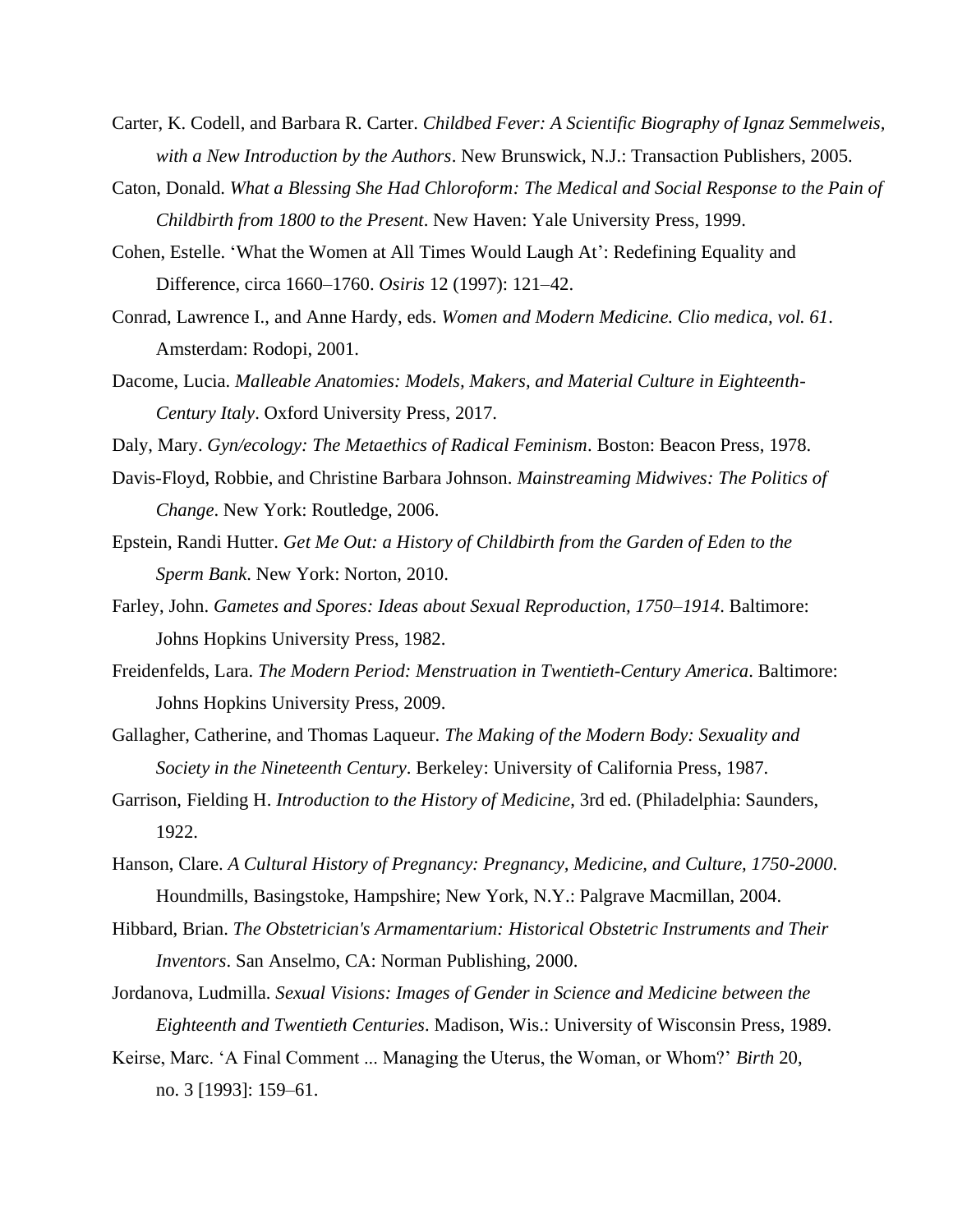- Kushner, Adam L., ed. *Operation Crisis: Surgical Care in the Developing World during Conflict and Disaster*. Baltimore: Johns Hopkins University Press, 2017 [chapters 9 and 10 on Ob/gyn].
- Laqueur, Thomas Walter. *Making Sex: Body and Gender from the Greeks to Freud*. Cambridge, Mass.: Harvard University Press, 1990.
- Layne, Linda L. *Motherhood Lost: a Feminist Account of Pregnancy Loss in America*. 2014.
- Light, Tracy Penny, Barbara Brookes, and Wendy Mitchinson, eds. *Bodily Subjects: Essays on Gender and Health, 1800-2000*. McGill-Queen's University Press, 2014.
- Longo, Lawrence D. and L.P. Reynolds. *Wombs with a View: Illustrations of the Gravid Uterus from the Renaissance through the Nineteenth Century*. Cham: Springer, 2016.
- Mangham, Andrew, and Greta Depledge, eds. *The Female Body in Medicine and Literature*. Liverpool: Liverpool University Press, 2011.
- Mann, Susan L. *Gender and Sexuality in Modern Chinese History*. New York: Cambridge University Press, 2011.
- Marland, Hilary, and Anne Marie Rafferty, eds. *Midwives, Society and Childbirth: Debates and Controversies in the Modern Period*. London; New York: Routledge, 1997.
- Martin, Emily, *The Woman in the Body: A Cultural Analysis of Reproduction*. Boston: Beacon Press, 1987.
- McCalman, Janet. *Sex and Suffering: Women's Health and a Women's Hospital*. Baltimore, MD: Johns Hopkins University Press, 1999.
- McCarthy, L. Idealists or Pragmatists? Progressives and Separatists among Australian Medical Women, 1900-1940. *Social History of Medicine* 16 (2003): 263-82.
- McCrae, Morrice. Simpson: The turbulent life of a medical pioneer. Edinburgh: John Donald, 2010.
- Murphy-Lawless, Jo. *Reading Birth and Death: A History of Obstetric Thinking*. Bloomington: Indiana University Press, 1998.
- Nguyen, Thuy Linh. *Childbirth, Maternity, and Medical Pluralism in French Colonial Vietnam, 1880-1945*. Rochester, NY: University of Rochester Press, 2016.
- Oakley, Ann. *The Captured Womb: A History of the Medical Care of Pregnant Women*. Oxford and New York: Blackwell, 1984.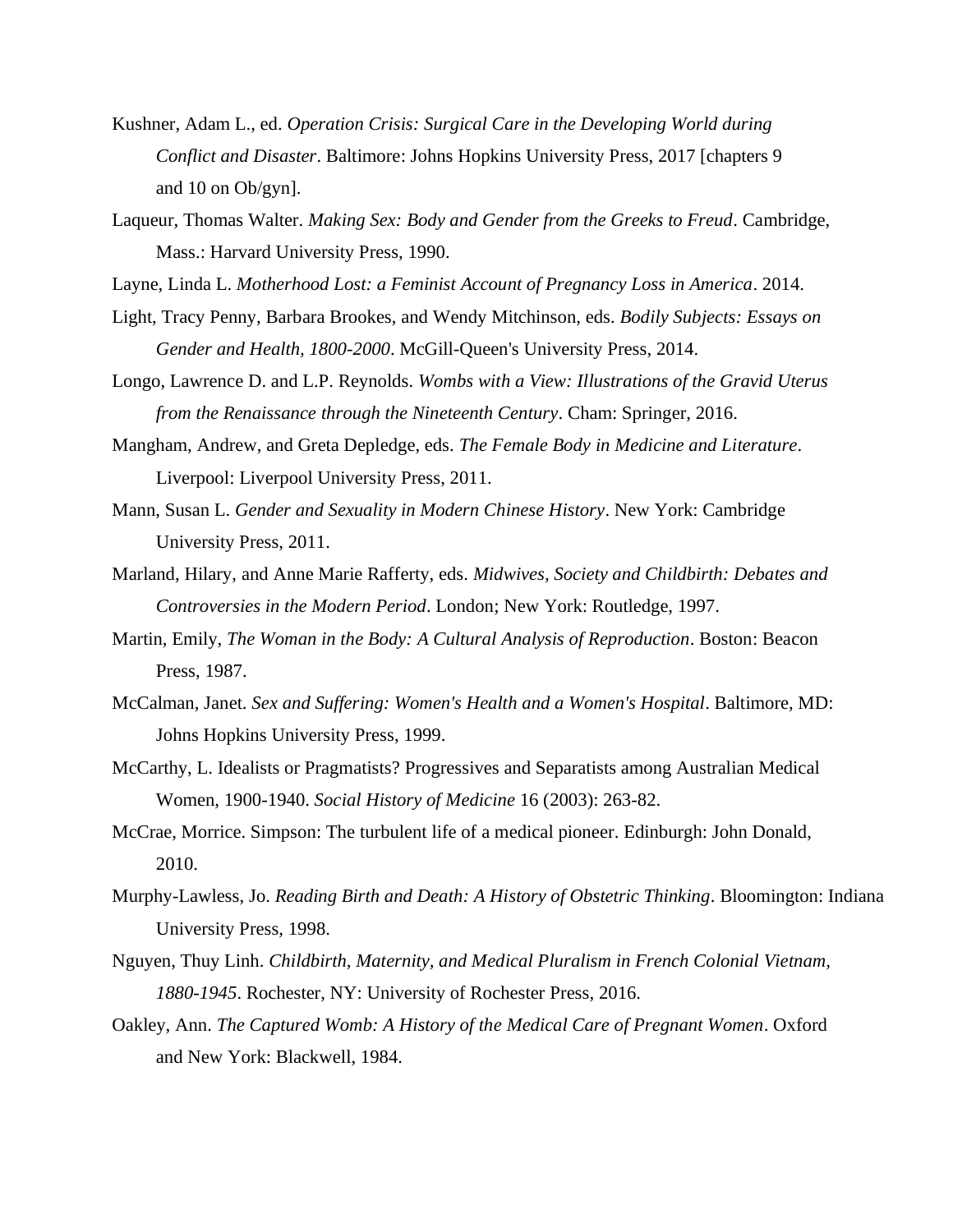- Obenchain, Theodore G., *Genius Belabored: Childbed Fever and the Tragic Life of Ignaz Semmelweis*. Tuscaloosa: The University of Alabama Press, 2016.
- Odent, Michel. *Childbirth in the Age of Plastics*. London: Pinter & Martin, 2011.
- Ortiz-Gómez, Teresa, and María Jesús Santesmases, eds. *Gendered Drugs and Medicine: Historical and Socio-Cultural Perspectives*. Farnham, Surrey: Ashgate Publishing Limited, 2014.
- Park, Katharine. *Secrets of Women: Gender, Generation, and the Origins of Human Dissection.* New York: Zone Books; Cambridge, Mass.: Distributed by the MIT Press, 2006.
- Pinto-Correira, Clara. *The Ovum of Eve: Egg and Sperm and Preformation*. Chicago: University of Chicago Press, 1997.
- Power, Michael L. and Jay Schulkin. *Milk: The Biology of Lactation*. Baltimore: Johns Hopkins University Press, 2016.
- Reiger, Kerreen M. *Our Bodies, Our Babies: The Forgotten Women's Movement*. Carlton South, Vic.: Melbourne University Press, 2001.
- Roberts, Julie. *The Visualised Foetus: a Cultural and Political Analysis of Ultrasound Imagery*. Abingdon, Oxon.; New York, NY: Routledge, 2017.
- Saini, Angela, *Inferior: How Science Got Women Wrong and the New Research that's Rewriting the Story*. Boston: Beacon Press, 2017.
- Schiebinger, Londa. *Nature's Body: Gender in the Making of Modern Science*. Boston: Beacon Press, 1993.
- Semmelweis, I.F. *The Etiology, Concept, and Prophylaxis of Childbed Fever*, trans. and ed. K. Codell Carter. Madison, Wis.: University of Wisconsin Press, 1983.
- Shorter, Edward. *Women's Bodies: a Social History of Women's Encounter with Health, Ill-Health and Medicine* [1982]. Abingdon, Oxon.; New York, NY: Routledge, 2017.
- Speert, Harold. *Obstetrics and Gynecology: A History and Iconography*. 3rd ed. New York: Parthenon Pub. Group, 2004.
- Squier, Susan Merill. *Liminal Lives: Imagining the Human at the Frontiers of Biomedicine.* Durham: Duke University Press, 2004.
- Sterk, Helen M. *Who's Having This Baby? Perspectives on Birthing*. East Lansing: Michigan State University Press, 2002.
- Thoms, Herbert. *Classical Contributions to Obstetrics and Gynecology*. Springfield, Ill.: Charles C.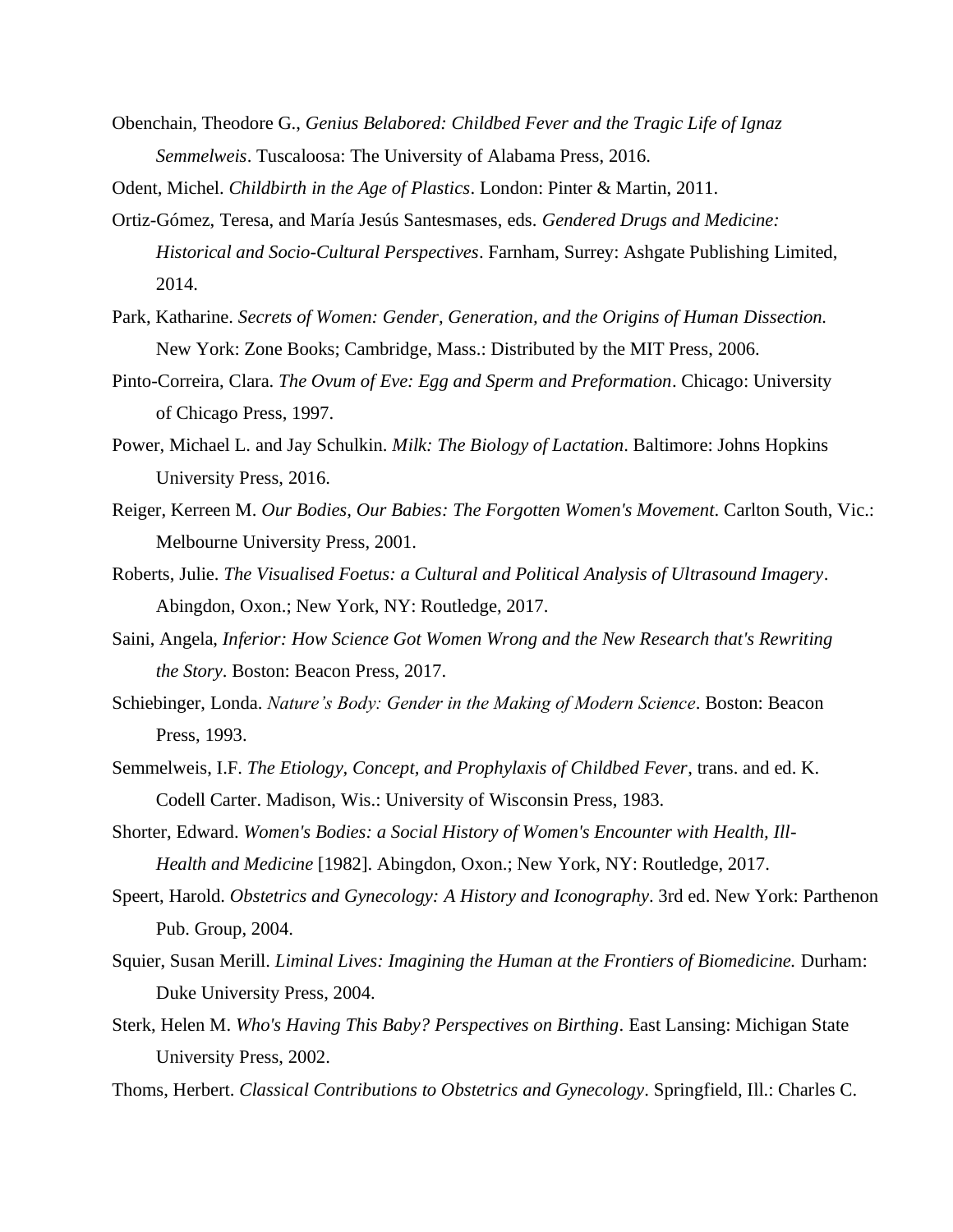Thomas, 1935.

- Vons Jacqueline. Les femmes pleurent-elles plus que les hommes, et pourquoi? *Histoire des Sciences Medicales* 48.2 (2014):237-44.
- Vostral, Sharra Louise. *Under Wraps: A History of Menstrual Hygiene Technology*. Lanham: Lexington Books, 2008.
- Wall, L. Lewis. *Tears for My Sisters: The Tragedy of Obstetric Fistula*. Baltimore, MD: Johns Hopkins University Press, 2018.

Wallingford John B. The 200-year effort to see the embryo. *Science*. 365.6455 (2019):758-59.

Woods, Robert. *Death before Birth: Fetal Health and Mortality in Historical Perspective*. Oxford; New York: Oxford University Press, 2009.

#### <span id="page-4-0"></span>*On Antiquity, the Middle Ages, or the Early Modern Period*

- Alaily, Aly. *Obstetrics and Gynaecology in Ancient and Modern Egypt.* St. Leonards-on-Sea: Rosewell, 2000.
- Bennett, Judith M., and Ruth Mazo Karras, eds. *The Oxford Handbook of Women and Gender in Medieval Europe.* Oxford Univ. Press, 2013.
- Churchill, Wendy D. *Female Patients in Early Modern Britain: Gender, Diagnosis, and Treatment*. Farnham, Surrey: Ashgate, 2012.
- Ebenstein, Joanna. *Morbid Anatomy Museum: The Anatomical Venus*. London: Thames and Hudson, 2012.
- Ebenstein, Joanna. *The Anatomical Venus: Wax, God, Death and the Ecstatic.* Distributed Art Publishers, 2016.
- Green, Monica Helen. *Making Women's Medicine Masculine: The Rise of Male Authority in Pre-Modern Gynecology*. Oxford; New York: Oxford University Press, 2008.
- King, Helen. *Midwifery, Obstetrics and the Rise of Gynaecology: The Uses of a Sixteenth-Century Compendium*. Aldershot, Hants; Burlington, VT: Ashgate 2007.
- Lefkowitz, Mary R. and Maureen B. Fant. *Women's life in Greece and Rome: a source book in translation*. 4th ed. Bloomsbury Academic, 2016.
- McClive, Cathy. *Menstruation and Procreation in Early Modern France*. Abingdon, Oxon.; New York, NY: Routledge; Farnham, Surrey, UK; Burlington, VT: Ashgate Publishing Company, 2015.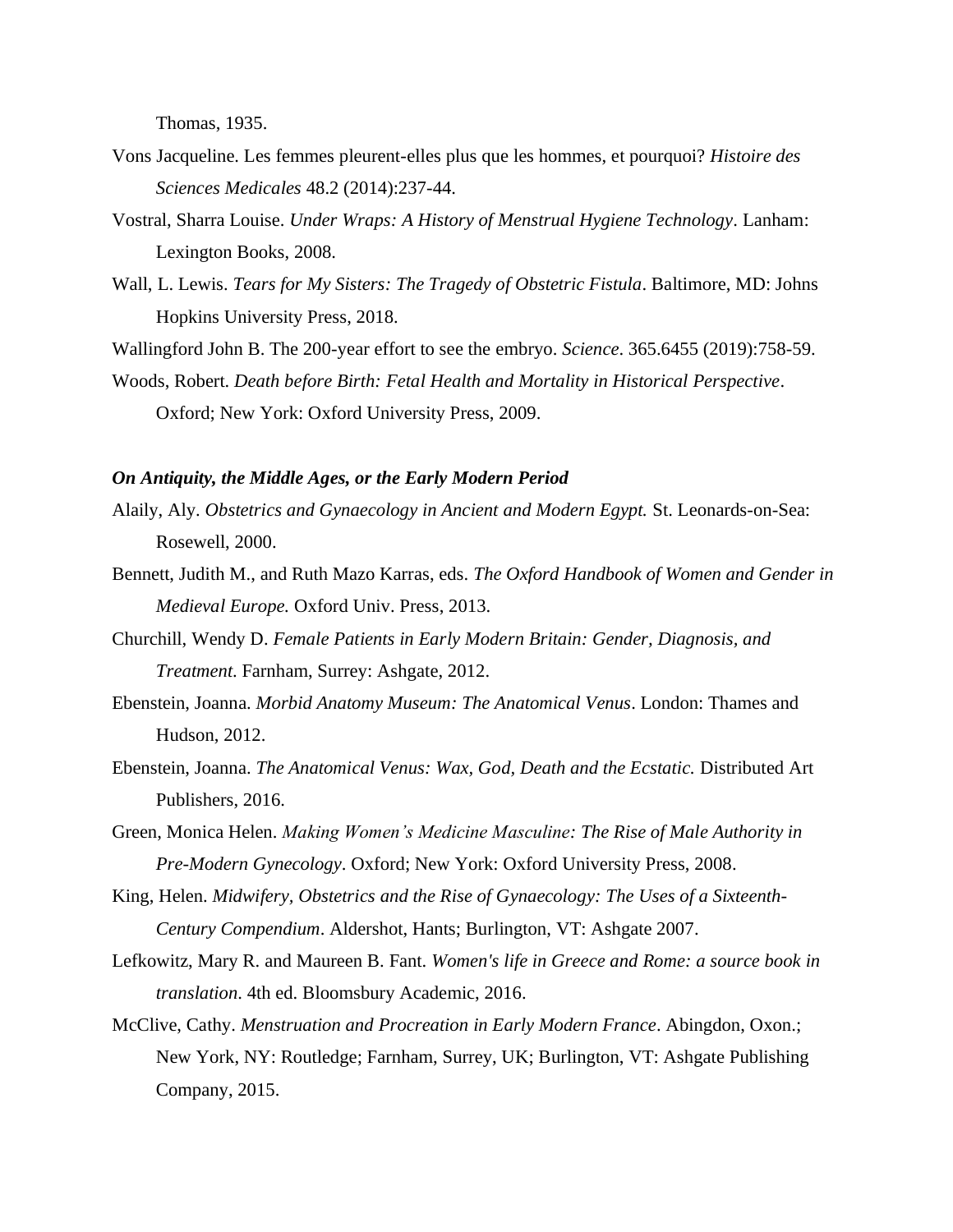- McCormack, Helen. *William Hunter and his Eighteenth-century Cultural Worlds: The Anatomist and the Fine Arts*. Routledge Research in Art History.
- Riviere, Lazare. *'Six Hundred Miseries': The Seventeenth-Century Womb: Book 15 of Practice of physick,* trans. Nicholas Culpeper; ed. John L. Burton. London: RCOG Press, 2005.
- Wilson, Adrian. *Ideas and Practices in the History of Medicine. 1650-1850*. Farnham, Surrey: Gower Publishing Limited, 2014.
- Worth-Stylianou, Valerie, ed., trans. *Pregnancy and Birth in Early Modern France: Treatises by Caring Physicians and Surgeons (1581-1625), François Rousset, Jean Liebault, Jacques Guillemeau, Jacques Duval and Louis de Serres*. Toronto: Centre for Reformation and Renaissance Studies, 2013.
- Duden, Barbara. *The Woman beneath the Skin: A Doctor's Patients in Eighteenth*-*Century Germany*, trans. Thomas Dunlap. Cambridge, Mass.: Harvard University Press, 1991.
- McClive, C. Blood and Expertise: The Trials of the Female Medical Expert in the Ancien-Regime Courtroom. *Bulletin of the History of Medicine* 82 (2008): 86-108.
- Barkai, Ron. *A History of Jewish Gynaecological Texts in the Middle Ages*. Leiden; Boston: Brill, 1998.
- Bates, A.W. *Emblematic Monsters: Unnatural Conceptions and Deformed Births in Early Modern Europe, Clio medica, vol. 77.* Amsterdam: Rodopi, 2005.
- Bicks, Caroline. *Midwiving Subjects in Shakespeare's England*. Aldershot: Ashgate, 2003.
- Evenden, Doreen. *The Midwives of Seventeenth-Century London*. Cambridge; New York: Cambridge University Press, 2000.
- Flemming, Rebecca. *Medicine and the Making of Roman Women: Gender, Nature, and Authority from Celsus to Galen*. Oxford; New York: Oxford University Press, 2000.
- Furth, Charlotte. *A Flourishing Yin: Gender in China's Medical History, 960-1665*. Berkeley: University of California Press, 1999.
- Graves, Rolande J. *Born to Procreate: Women and Childbirth in France from the Middle Ages to the Eighteenth Century*. New York: Peter Lang, 2001.
- Green, Monica Helen. *Women's Healthcare in the Medieval West: Texts and Contexts*. Aldershot: Ashgate, 2000.
- Green, Monica Helen, ed. *The Trotula: A Medieval Compendium of Women's Medicine*. Philadelphia: University of Pennsylvania Press, 2001.
- Green, Monica Helen. *Making Women's Medicine Masculine: The Rise of Male Authority in Pre-*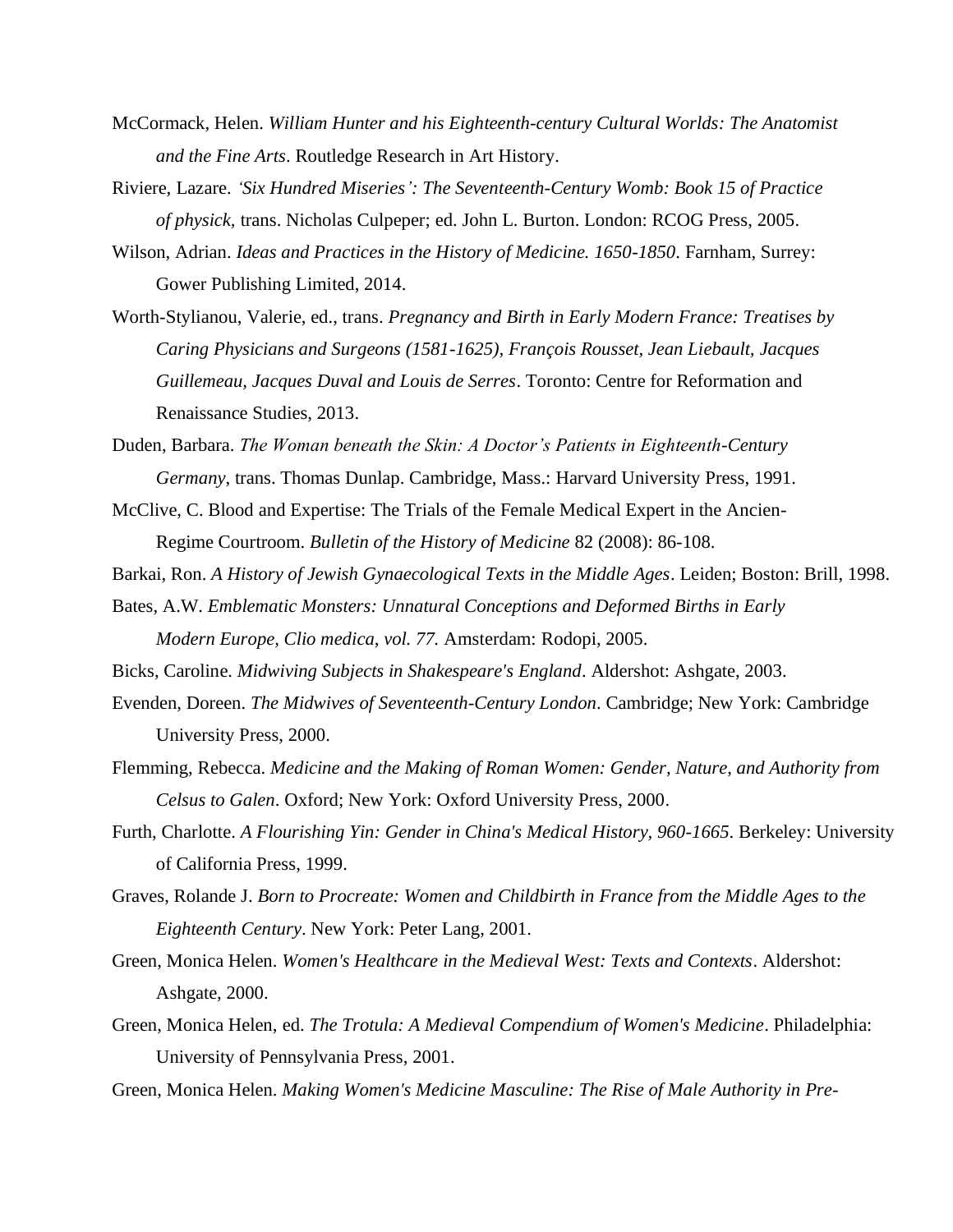*Modern Gynaecology*. Oxford; New York: Oxford University Press, 2008.

- Keller, Eve. *Generating Bodies and Gendered Selves: The Rhetoric of Reproduction in Early Modern England*. Seattle: University of Washington Press, 2007.
- King, Helen. *Midwifery, Obstetrics and the Rise of Gynaecology: The Uses of a Sixteenth-Century Compendium*. Aldershot: Ashgate Pub., 2007.

Marland, Hilary, ed. *The Art of Midwifery Early Modern Midwives in Europe*. London: Routledge, 1993.

- McTavish, Lianne. *Childbirth and the Display of Authority in Early Modern France*. Aldershot: Ashgate, 2005.
- Merskey, Harold, and Paul Potter. The Womb Lay Still in Ancient Egypt. *British Journal of Psychiatry* 154 (1989): 751–53.
- Merskey, Harold, and Susan J. Merskey. Hysteria, or Suffocation of the Mother. *Canadian Medical Association Journal* 148 (1993): 399–405.
- Montford, Angela. *Health, Sickness, Medicine and the Friars in the Thirteenth and Fourteenth Centuries*. Aldershot: Ashgate, 2004.
- Riddle, John M. *Contraception and Abortion from the Ancient World to the Renaissance*. Cambridge, Mass.: Harvard University Press, 1992.
- Rivière, Lazare, and Nicholas Culpeper. *Six Hundred Miseries': The Seventeenth Century Womb*, ed. J. L. Burton. London: RCOG Press, 2005.
- Sharp, Jane. *The Midwives Book, or, the Whole Art of Midwifry Discovered*, ed. Elaine Hobby. New York: Oxford University Press, 1999.
- Sweet, Victoria. *Rooted in the Earth, Rooted in the Sky: Hildegard of Bingen and Premodern Medicine*. New York; London: Routledge, 2006.
- Traub, Valerie. *Thinking Sex with the Early Moderns*. Philadelphia: University of Pennsylvania Press, 2016.
- Wilson, Adrian, *The Making of Man-Midwifery: Childbirth in England 1660–1770*. London: University College London Press, 1995.

## <span id="page-6-0"></span>*On Conception, Contraception, Infertility and Reproductive Technology*

Davis, Gayle, and Tracey Loughran. *The Palgrave Handbook of Infertility in History : Approaches, Contexts and Perspectives*. London; Palgrave Macmillan, 2017.

Himes, Norman Edwin. *Medical History of Contraception*. 1936. Reprint, New York, Shocken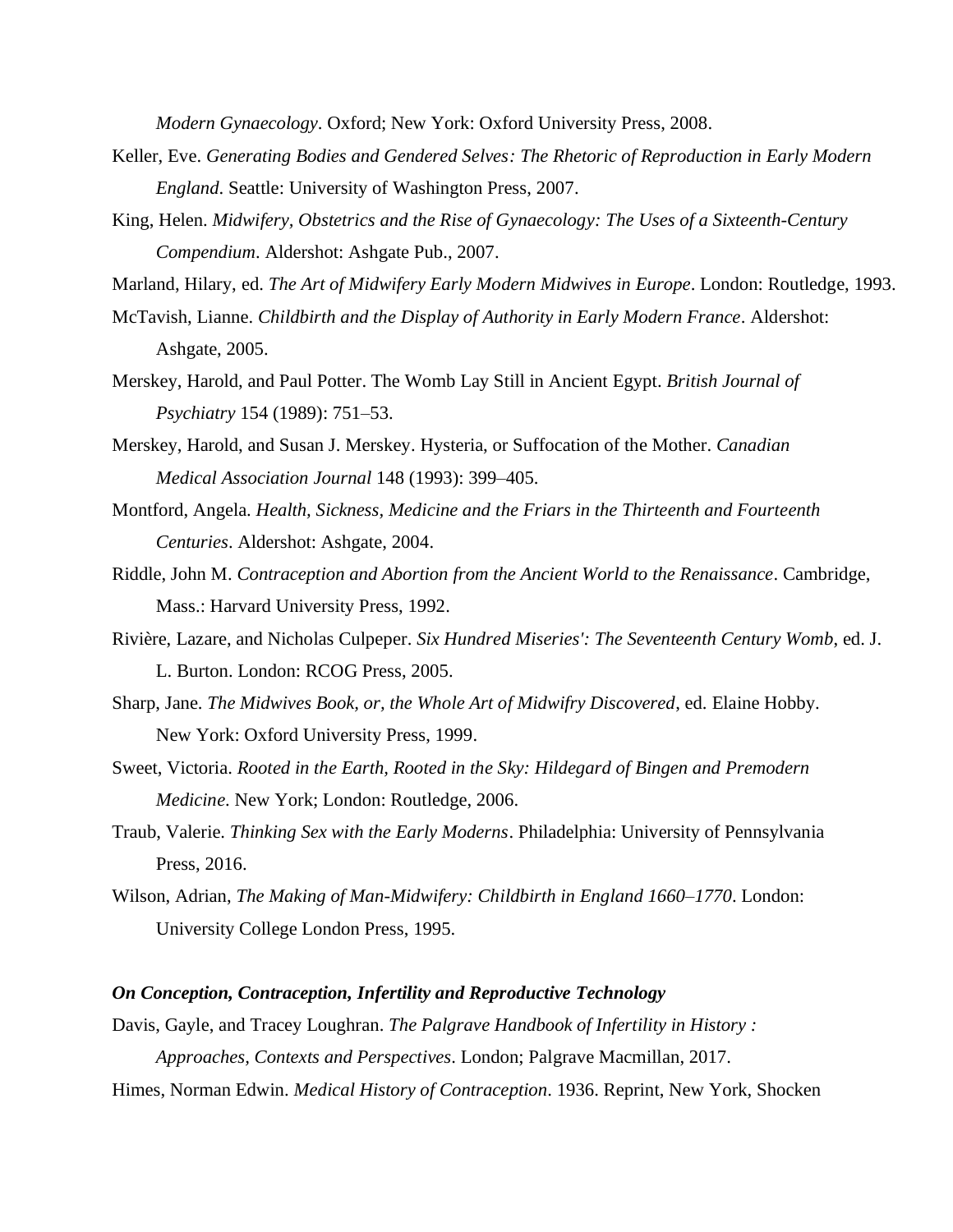Books, 1970.

- Horsey, Kirsty, ed. *Revisiting the Regulation of Human Fertilisation and Embryology*. Milton Park, Abingdon, Oxon; New York, NY: Routledge, 2015.
- Inhorn, Marcia Claire. *Quest for Conception: Gender, Infertility, and Egyptian Medical Traditions*. Philadelphia: University of Pennsylvania Press, 1994.
- Inhorn, Marcia C., and Soraya Tremayne, eds. *Islam and Assisted Reproductive Technologies: Sunni and Shia Perspectives*. Berghahn Books, 2012.
- Jensen, Robin E. *Infertility: Tracing the History of a Transformative Term*. University Park: Pennsylvania State University Press, 2016.
- Kluchin, Rebecca M. *Fit To Be Tied: Sterilization and Reproductive Rights in America, 1950- 1980*. Rutgers University Press, 2009.
- Maguire, Daniel C., ed. *Sacred Rights: The Case for Contraception and Abortion in World Religions*. Oxford; New York: Oxford University Press, 2003.
- Marsh, Margaret S., and Wanda Ronner. *The Empty Cradle: Infertility in America from Colonial Times to the Present*. Baltimore: Johns Hopkins University Press, 1996.
- Marsh, Margaret S., and Wanda Ronner. *The Fertility Doctor: John Rock and the Reproductive Revolution*. Baltimore: Johns Hopkins University Press, 2008.
- McLaren, Angus. *A History of Contraception: From Antiquity to the Present Day*. Oxford, UK and Cambridge, Mass.: Blackwell, 1990.
- Sethna, Christabelle, and Gayle Davis, eds. *Abortion across Borders: Transnational Travel and Access to Abortion Services*. Baltimore: Johns Hopkins University Press, 2019.
- Squier, Susan Merill. *Babies in Bottles: Twentieth-Century Visions of Reproductive Technology*. New Brunswick: Rutgers University Press, 1994.
- Szreter, Simon, ed. *The Hidden Affliction: Sexually Transmitted Infections and Infertility in History*. University of Rochester Press, 2019.
- Virani, Pinki, *Politics of the Womb: The Perils of IVF, Surrogacy and Modified Babies*. Penguin, Viking, 2016.

#### <span id="page-7-0"></span>*On Nursing*

Benedict, Susan, and Linda Shields, eds. *Nurses and Midwives in Nazi Germany: The 'Euthanasia Programs.* New York: Routledge, 2014.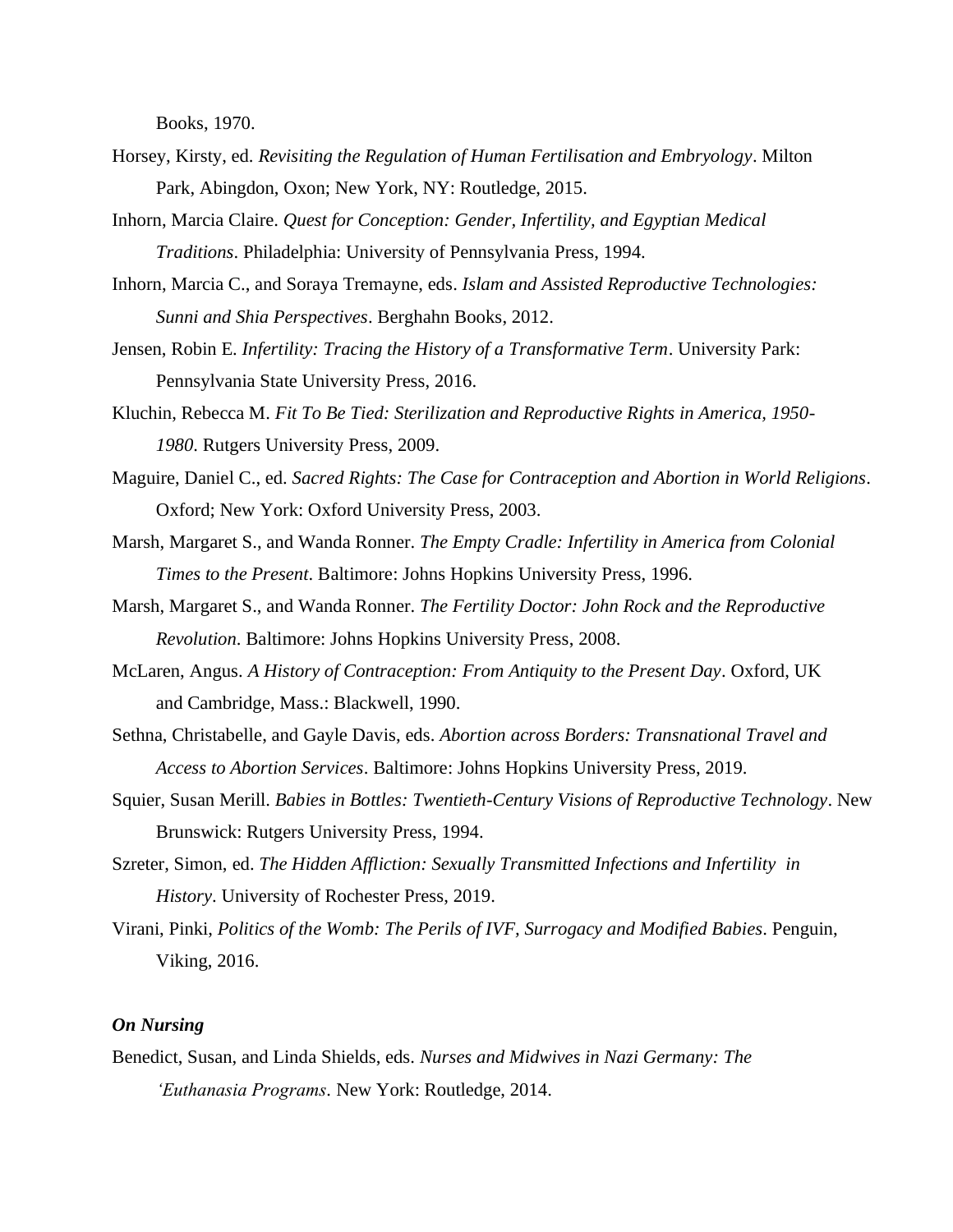- Brooks, Jane, and Christine Hallett, eds. *One Hundred Years of Wartime Nursing Practices, 1854-1953*. Manchester: Manchester University Press, 2015.
- Elliott, Jayne, Meryn Stuart, and Cynthia Toman, eds. *Place and Practice in Canadian Nursing History*. Vancouver: UBC Press, 2008.
- Fealy, Gerard M., Christine E. Hallett and Susanne Malchau Dietz, eds. *Histories of Nursing Practice*. Manchester: Manchester University Press, 2015.
- Foth, Thomas, *Caring and Killing: Nursing and Psychiatric Practice in Germany, 1931-1943*. Göttingen: V&R unipress, Universitätsverlag Osnabrück, 2013.
- Keeling, Arlene Wynbeek, Michelle C. Hehman, and John C. Kirchgessner. *History of Professional Nursing in the United States: toward a Culture of Health*. New York, NY: Springer Publishing Company, LLC, 2018.
- Lewenson, Sandra B., and Eleanor Krohn Herrmann, eds. *Capturing Nursing History: A Guide to Historical Methods in Research*. New York: Springer, 2008.
- McDonald, Lynn ed. *Florence Nightingale: The Crimean War*. Waterloo, Ont.: Wilfrid Laurier University Press, 2010.
- Mortimer, Barbara, and Susan McGann, eds. *New Directions in the History of Nursing: International Perspectives*. London; New York: Routledge, 2005.
- Nelson, Sioban. *Say Little, Do Much: Nurses, Nuns, and Hospitals in the Nineteenth Century*. Philadelphia: University of Pennsylvania Press, 2001.
- Palmer, Debbie. *Who Cared for the Carers? A History of the Occupational Health of Nurses, 1880-1948*. Manchester; New York: Manchester University Press, 2014.
- Reef, Catherine. *Florence Nightingale: The Courageous Life of the Legendary Nurse.* Clarion Press, 2017.
- Schultheiss, Katrin. *Bodies and Souls: Politics and the Professionalization of Nursing in France, 1880- 1922*. Cambridge, Mass.: Harvard University Press, 2001.
- Sweet, Helen, and Sue Hawkins, eds. Colonial Caring: a History of Colonial and Post-Colonial nursing. Manchester: Manchester University Press, 2015.

## <span id="page-8-0"></span>*On Women in Medicine and Science*

Bittel, Carla Jean. *Mary Putnam Jacobi and the Politics of Medicine in Nineteenth-Century America.* Chapel Hill: University of North Carolina Press, 2009.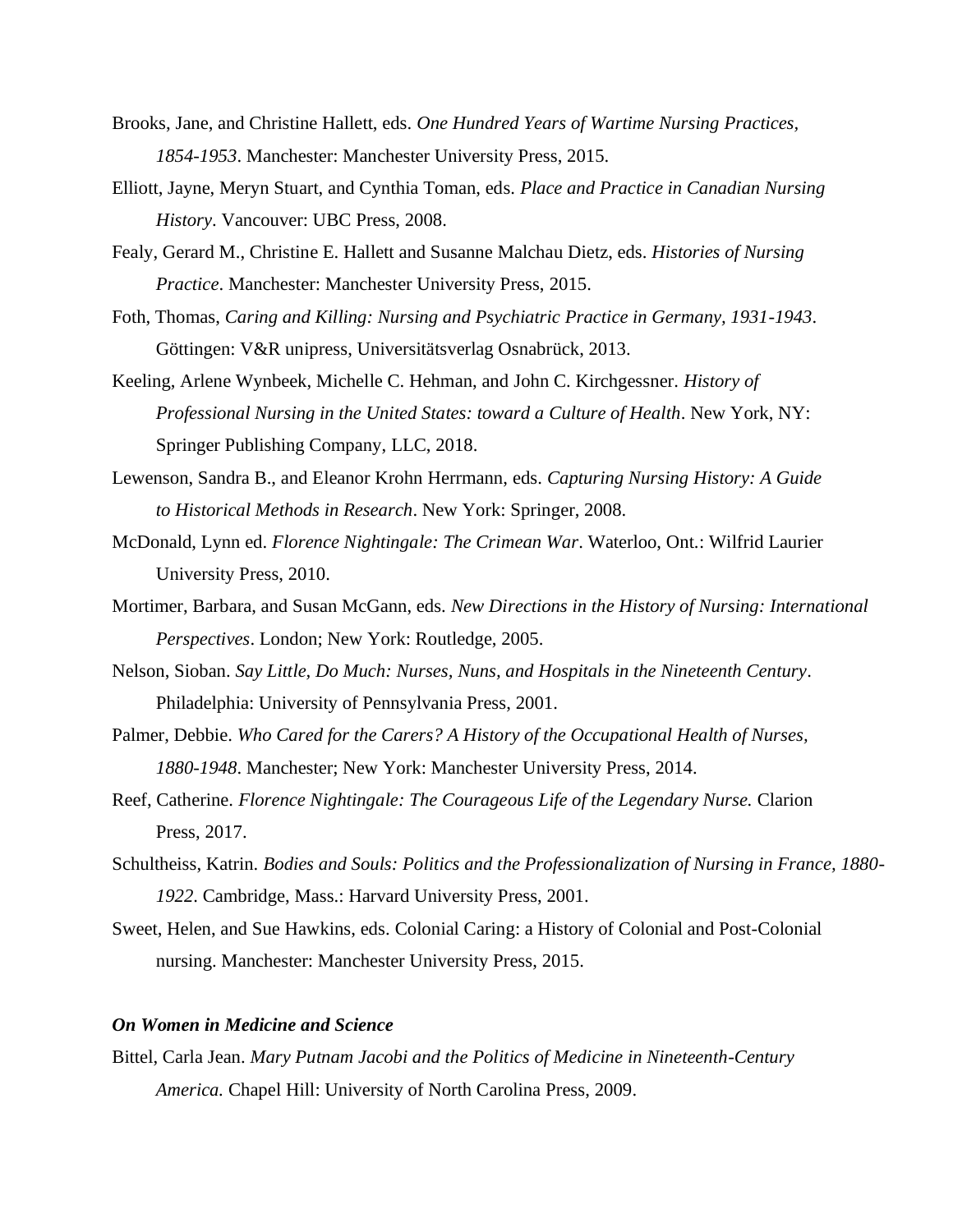- Bonner, Thomas N. *To the Ends of the Earth: Women's Search for Education in Medicine*. Cambridge, Mass.: Harvard University Press, 1992.
- Boulis, Ann K. and Jerry A. Jacobs. *The Changing Face of Medicine: Women Doctors and the Evolution of Health Care in America*. ILR Press, 2008.
- Brock, Claire. *British Women Surgeons and their Patients, 1860-1918*. Cambridge, United Kingdom: Cambridge University Press, 2017.
- Chung, King-Thom. *Women Pioneers of Medical Research: Biographies of 25 Outstanding Scientists*. Jefferson, N.C.: McFarland, 2010.
- Girard, Gabriel, Isabelle Perreault and Nicolas Sallée, eds. *Sexualité, savoirs et pouvoirs.* Montréal: Presses de l'Université de Montréal, 2019.
- Hurd Mead, Kate. *A History of Women in Medicine from the Earliest Times to the Beginning of the Nineteenth Century*. Haddam, Conn.: Haddam Press, 1938.
- Manne, Kate. *Down Girl: The Logic of Misogyny*. New York; Oxford: Oxford UP, 2019.
- McIntosh, Tania. *A Social History of Maternity and Childbirth: Key Themes in Maternity Care*. London; New York: Routledge, 2012.
- More, Ellen Singer, Elizabeth Fee, and Manon Parry. *Women Physicians and the Cultures of Medicine*. Baltimore: Johns Hopkins University Press, 2009.
- Murnane, Merrilyn. *Honourable Healers: Pioneering Women Doctors: Elizabeth Blackwell, Elizabeth Garrett Anderson and Constance Stone*. North Melbourne, Victoria: Australian Scholarly Publishing, 2015.
- Perez, Caroline Criado. *Invisible Women: Data Bias in a World Designed for Men* Harry Abrams, 2019.
- Segal, Marcia Texler, and Vasilikie Demos, eds. *Advancing Gender Research from the Nineteenth to the Twenty-First Centuries*. Bingley, UK: Emerald Jai, 2008.
- Tuchman, Arleen M. *Science Has No Sex: The Life of Marie Zakrzewska, M.D*. Chapel Hill: University of North Carolina Press, 2006.

#### <span id="page-9-0"></span>*On Britain*

Borge, Jessica. *Protective Practices: A History of the London Rubber Company and the Condom Business*. Montreal and Kingston: McGill Queens University Press, 2020. Bradshaw, Ann. *The Nurse Apprentice, 1860-1977*. Aldershot: Ashgate, 2001.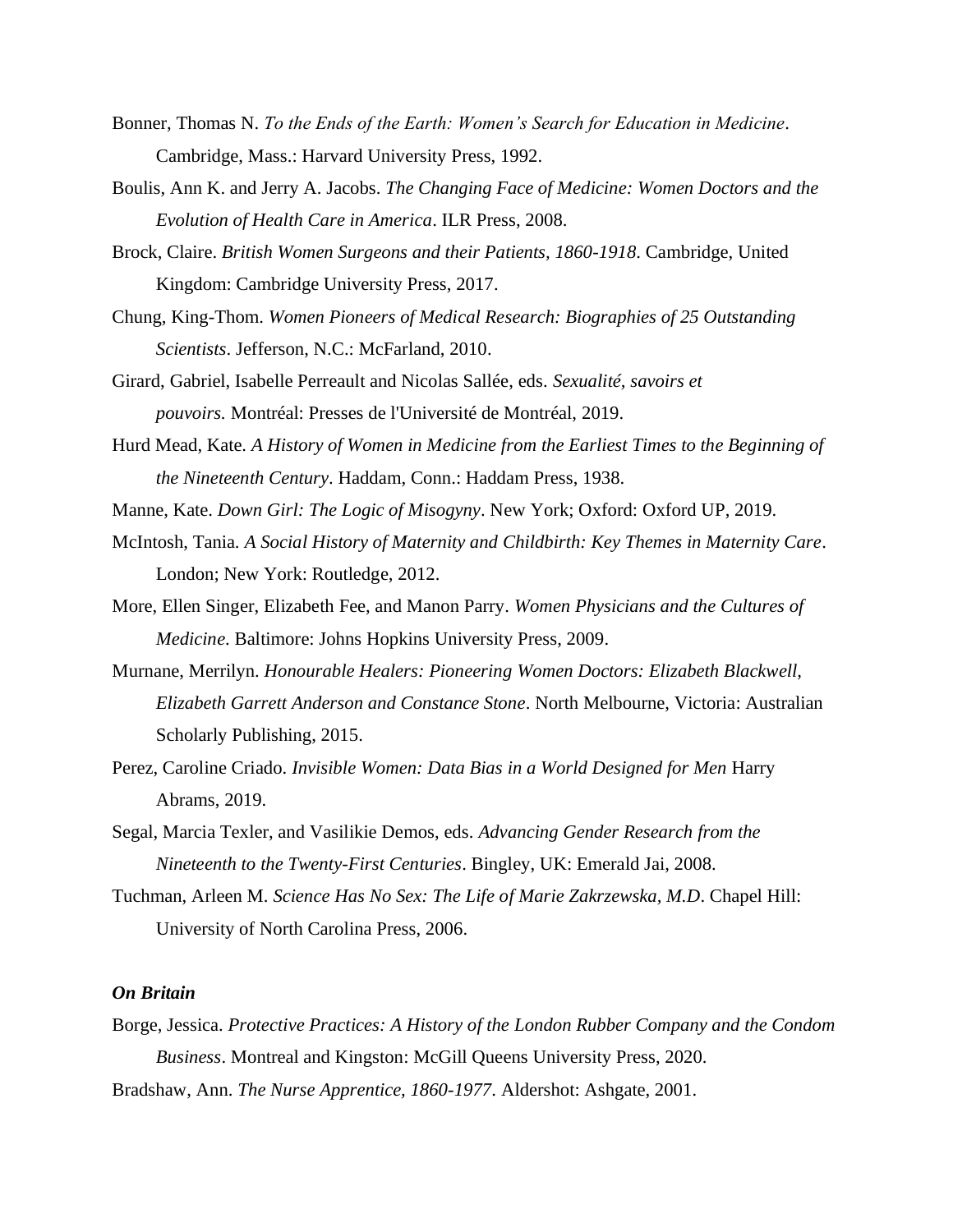- Cody, Lisa Forman. *Birthing the Nation: Sex, Science, and the Conception of Eighteenth-Century Britons*. Oxford; New York: Oxford University Press, 2005.
- Currie, Margaret. *Fever Hospitals and Fever Nurses: A British Social History of Fever Nursing: A National Service*. London; New York: Routledge, 2005.
- Davies, Celia, and Abigail Beach. *Interpreting Professional Self-Regulation: A History of the United Kingdom Central Council for Nursing, Midwifery and Health Visiting*. New York: Routledge, 2000.
- Dronfield, Jeremy, and Michael du Preez. *Dr James Barry: A Woman Ahead of Her Time.*  Oneworld Publications, 2016
- Gruber von Arni, Eric. *Justice to the Maimed Soldier: Nursing, Medical Care and Welfare for Sick and Wounded Soldiers and Their Families During the English Civil Wars and Interregnum, 1642- 1660*. Aldershot: Ashgate, 2001.
- Hanson, Clare. *A Cultural History of Pregnancy: Pregnancy, Medicine and Culture, 1750-2000*. Basingstoke; New York: Palgrave Macmillan, 2004.
- Marland, Hilary. *Dangerous Motherhood: Insanity and Childbirth in Victorian Britain*. Basingstoke; New York: Palgrave Macmillan, 2004.
- Marland, Hilary. *Health and Girlhood in Britain, 1874-1920*. Basingstoke, Hampshire; New York, NY: Palgrave Macmillan, 2013.
- McCrae, Morrice. *Simpson: The Turbulent Life of a Medical Pioneer*. Edinburgh: John Donald, 2010.
- McLaren, Angus. *Birth Control in Nineteenth-Century England*. London: Croom Helm, 1978.
- Rose, June. *The Perfect Gentleman: The Remarkable Life of Dr. James Miranda Barry*. London: Hutchinson, 1977.
- Rose, June. *Marie Stopes and the Sexual Revolution*. London: Faber, 1992.
- Shephard, David A.E. *John Snow: Anesthetist to a Queen and Epidemiologist to a Nation: A Biography*. Cornwall, P.E.I.: York Point Publishing, 1995.
- Sweet, Helen M., and Rona Dougall. *Community Nursing and Primary Healthcare in Twentieth Century Britain*. New York: Routledge, 2008.
- Swenson, Kristine. *Medical Women and Victorian Fiction*. Columbia: University of Missouri Press, 2005.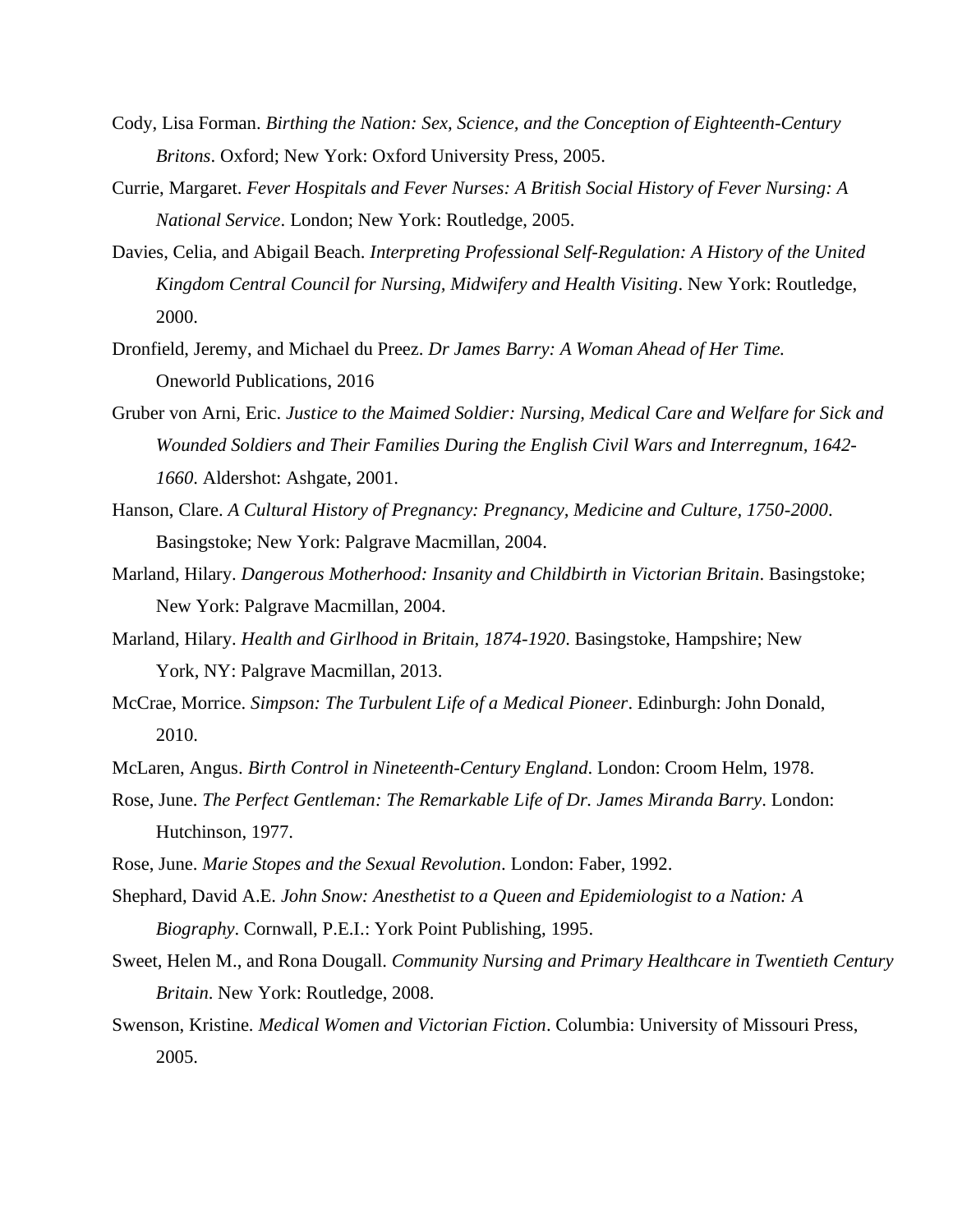#### <span id="page-11-0"></span>*On Canada*

- Appleby, Brenda Margaret. *Responsible Parenthood: Decriminalizing Contraception in Canada*. Toronto: University of Toronto Press, 1999.
- Baillargeon, Denyse. *Babies for the Nation: The Medicalization of Motherhood in Quebec, 1910- 1970*. trans.W. Donald Wilson. Waterloo, Ont.: Wilfrid Laurier University Press, 2009.
- Baskett, Thomas F., ed. *Pages of History in Canadian Obstetrics and Gynaecology*. Toronto: Rogers Media, 2003.
- Bates, Christina, Dianne E. Dodd, Nicole Rousseau, eds. *On All Frontiers: Four Centuries of Canadian Nursing*. Ottawa: University of Ottawa Press, 2005.
- Benoit, Cecilia, Ivy Lynn Bourgeault, and Robbie Davis-Floyd, eds. *Reconceiving Midwifery*. Montréal: McGill-Queen's University Press, 2004.
- Beswick, Lorne. Reds in Beds: The Communist Party of Canada and the Politics of Reproduction, 1920-1970. Ph.D Thesis: Queen's University, 2017.
- Bourgeault, Ivy Lynn. *Push! The Struggle for Midwifery in Ontario*. Montreal; Ithaca: McGill Queen's University Press, 2006.
- Cataudella, Julia. When Women came to Queen's. *Canadian Medical Association Journal* 161 (1999): 575–6.
- Cohen, Yolande, *Profession infirmière. Une histoire des soins dans les hôpitaux du Québec*. Montréal, Presses de l'Université de Montréal, 2000.
- Collin, Johanne. *Changement d'ordonnance: Mutations professionelles, identité sociale et féminisation de la profession pharmaceutique au Québec, 1940–1980*. Montreal: Boréal, 1995.
- Dodd, Dianne, and Deborah Gorham, eds. *Caring and Curing: Historical Perspectives on Women and Healing in Canada*. Ottawa: University of Ottawa Press, 1994.
- Dodd, Dianne. The Birth Control Movement on Trial, 1936–7. *Histoire sociale/ Social History* 16 (1983): 411–28.
- Duffin, Jacalyn. The Death of Sarah Lovell and the Constrained Feminism of Emily Stowe. *Canadian Medical Association Journal* 146 (1992): 881–8.
- Elliott, Jayne, Meryn Stuart, and Toman Cynthia, eds. *Place and Practice in Canadian Nursing History*. Vancouver: University of British Columbia Press, 2008.
- Fuhrer, Charlotte. *The Mysteries of Montreal: Memoirs of a Midwife*, ed. W. Peter Ward.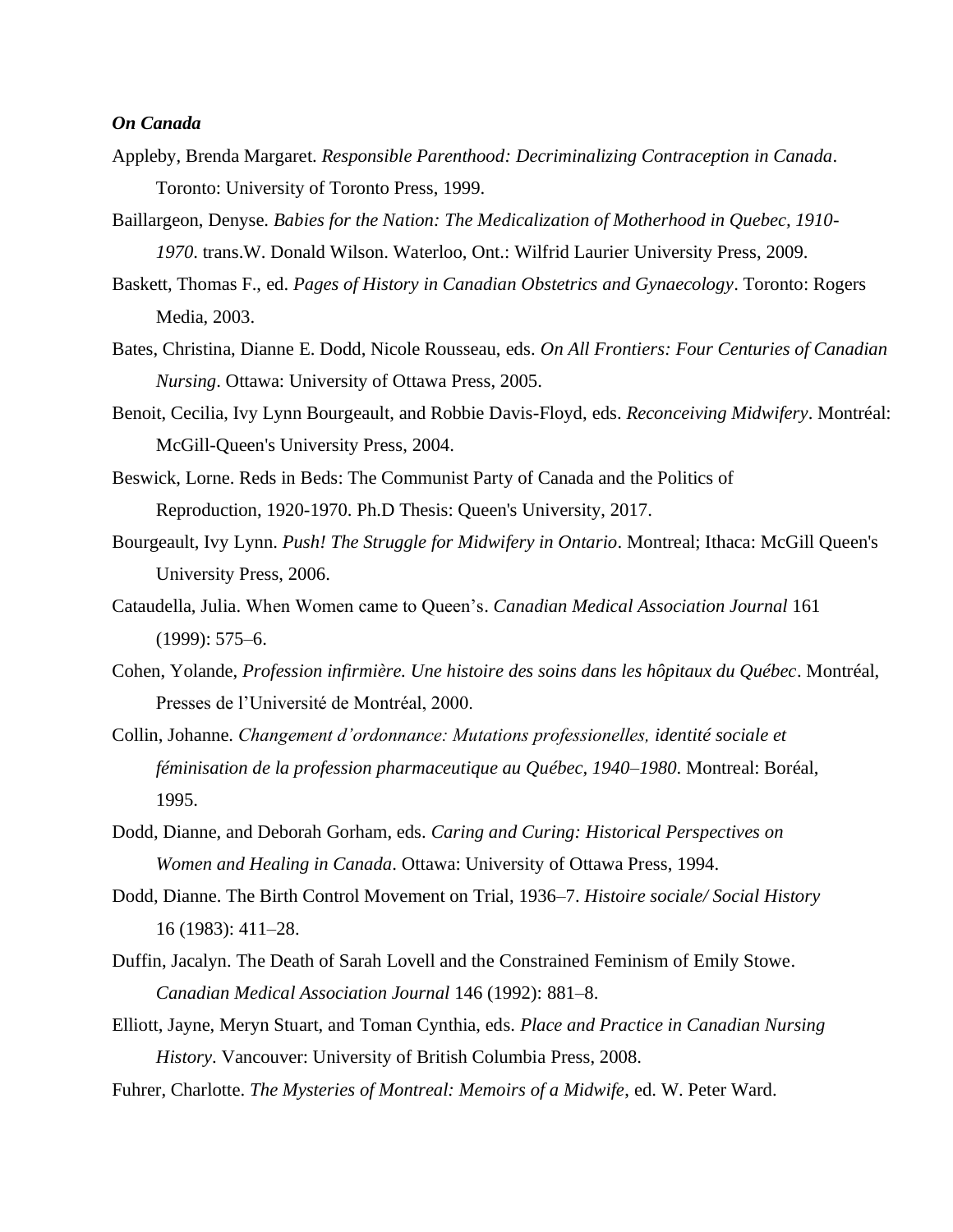Vancouver: University of British Columbia Press, 1984.

Hacker, Carlotta. *The Indomitable Lady Doctors*. Toronto: Clarke Irwin, 1974.

- Laforce, Hélène. *Histoire de la sage-femme dans la region de Québec*. Quebec: Institut québécois de recherche sur la culture, 1985.
- McLaren, Angus, and Arlene Tigar McLaren. *The Bedroom and the State: The Changing Practices and Politics of Contraception and Abortion in Canada, 1880– 1997*. 2nd ed. Toronto: Oxford University Press, 1997.
- McPherson, Kathryn M. *Bedside Matters: The Transformation of Canadian Nursing, 1900– 1990*. Toronto, New York, and Oxford: Oxford University Press, 1996.
- McPherson, Kathryn, and Meryn Stuart, guest eds. *Canadian Bulletin of Medical History*. Special issue on the history of nursing. 11.1 (1994).
- Mitchinson, Wendy. *Giving Birth in Canada, 1900-1950*. Toronto: University of Toronto Press, 2002.
- Mitchinson, Wendy. *The Nature of Their Bodies: Women and Their Doctors in Victorian Canada*. Toronto: University of Toronto Press, 1991.
- Muzzin, L.J., G.P. Brown, and R.W. Hornosty. Consequences of Feminization of a Profession: The Case of Canadian Pharmacy. *Women and Health*. 21, no. 2/3 (1994): 39–56.
- Paterson, Stephanie, Francesca Scala, and Marlene K. Sokolon. *Fertile Ground: Exploring Reproduction in Canada*. McGill-Queen's Press - MQUP, 2014.
- Sethna, Christabelle and Steve Hewitt. *Just Watch Us: RCMP Surveillance of the Women's Liberation Movement in Cold War Canada.* Montreal: McGill Queen's University Press, 2018.
- Strong-Boag, Veronica. Canada's Women Doctors: Feminism Constrained. In *A Not Unreasonable Claim*, ed. Linda Kealey, 109–29. Toronto: Women's Press, 1979.
- Thifault, Marie-Claude, ed. *L'incontournable caste des femmes. Histoire des services de santé au Québec et au Canada*, Ottawa: PUO, 2012.
- Toman, Cynthia and Meryn Stuart, guest eds. *Canadian Bulletin of Medical History*. Special issue on the history of nursing. 21.2 (2004).
- Toman, Cynthia. *An Officer and a Lady: Canadian Military Nurses and the Second World War*. Vancouver: University of British Columbia Press, 2007.
- Warsh, Cheryl Krasnick. *Prescribed Norms: Women and Health in Canada and the United States since 1800*. Toronto: University of Toronto Press, 2010.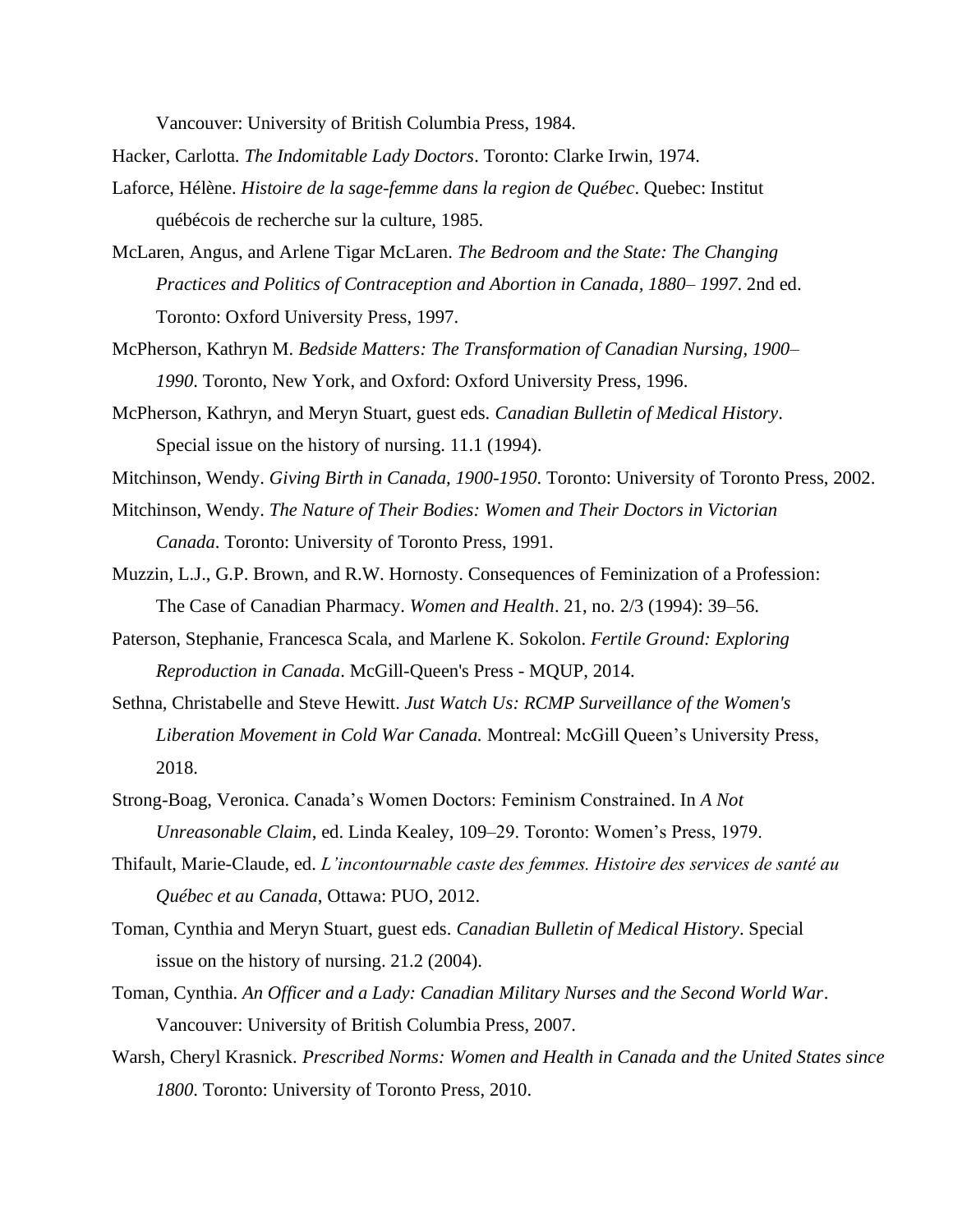### <span id="page-13-0"></span>*On the United States*

- Apple, Rima. *Women and Health in America: A Historical Handbook*. New York: Garland, 1990.
- Barney, Sandra. *Authorized to Heal: Gender, Class, and the Transformation of Medicine in Appalachia, 1880-1930*. Chapel Hill: University of North Carolina Press, 2000.
- Berman, Paul. The Practice of Obstetrics in Rural America, 1800-1860. *Journal of the History of Medicine and Allied Sciences* 50 (1995): 175-93.
- Borst, Charlotte G. *Catching Babies: The Professionalization of Childbirth, 1870– 1920*. Cambridge, Mass.: Harvard University Press, 1995.
- Buhler-Wilkerson, Karen. *No Place Like Home: A History of Nursing and Home Care in the United States*. Baltimore: Johns Hopkins University Press, 2001.
- Choy, Catherine Ceniza. *Empire of Care: Nursing and Migration in Filipino American History*. Durham, NC: Duke University Press, 2003.
- Davis-Floyd, Robbie. *Birth as an American Rite of Passage*. 2nd ed. Berkeley: University of California Press, 2003.
- Davis-Floyd, Robbie, and Christine Barbara Johnson, eds. *Mainstreaming Midwives: The Politics of Change*. New York: Routledge, 2006.
- Ehrenreich, Barbara, and Deirdre English. *For Her Own Good: 200 Years of Experts' Advice to Women*. 2nd ed. New York: Anchor Books, 2005.
- Elders, Joycelyn. *Joycelyn Elders, M.D.: From Sharecropper's Daughter to Surgeon General of the United States of America, Harper Perennial, 1997.*
- Ettinger, Laura Elizabeth. *Nurse-Midwifery: The Birth of a New American Profession*. Columbus: Ohio State University Press, 2006.
- Fairman, Julie, and Joan E. Lynaugh. *Critical Care Nursing: A History*. Philadelphia: University of Pennsylvania Press, 1998.
- Fraser, Gertrude Jacinta. *African American Midwifery in the South: Dialogues of Birth, Race, and Memory*. Cambridge, Mass.: Harvard University Press, 1998.
- Frith, Lucy, and Eric Blyth. Assisted reproductive technology in the USA: is more regulation needed? *Reproductive BioMedicine Online* 29 (2014): 516–23.
- Hancock, Cornelia. *Letters of a Civil War Nurse: Cornelia Hancock, 1863-1865*, ed. Henrietta Stratton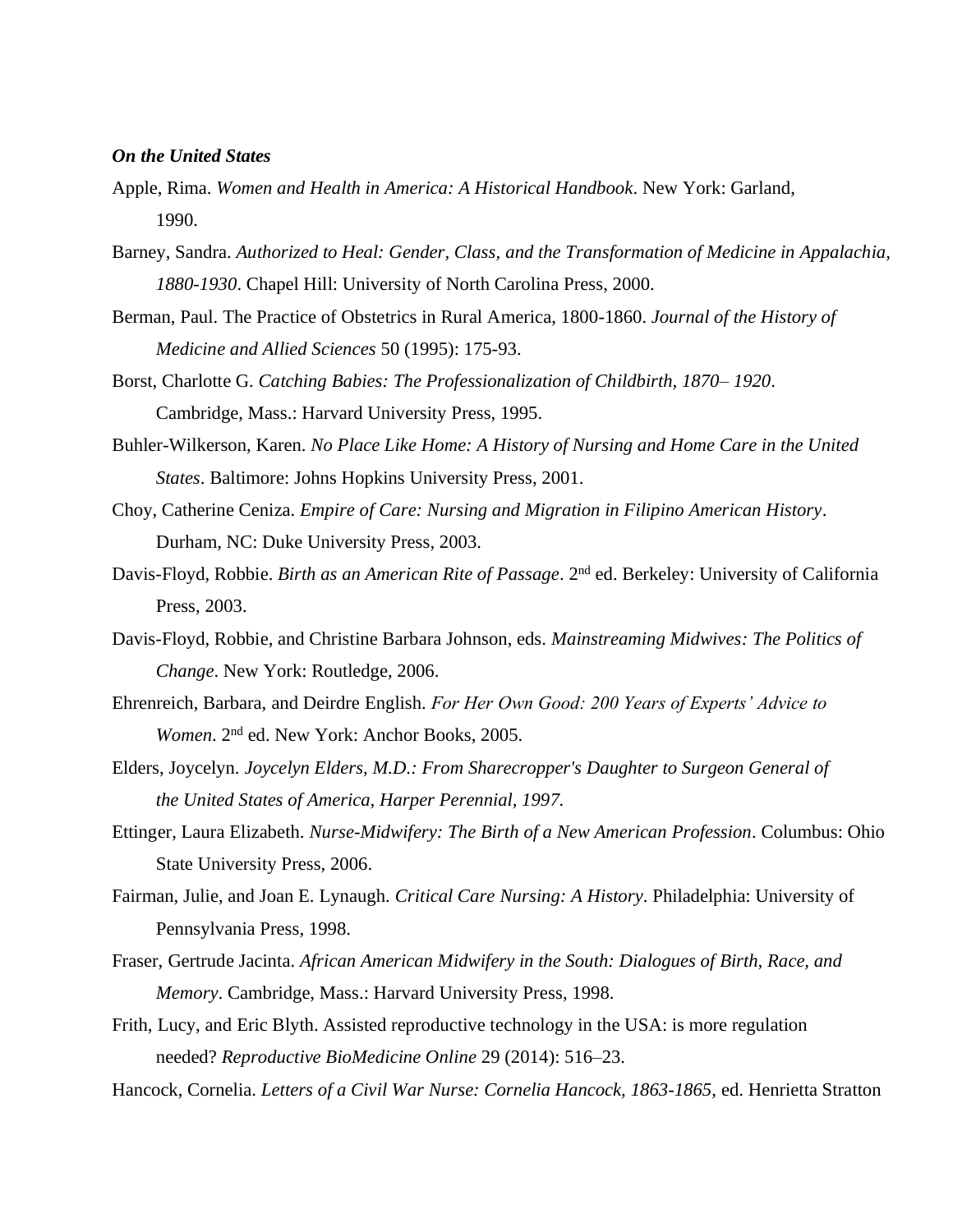Jaquette. Lincoln: University of Nebraska Press, 1998.

- Jensen, Kimberly. *Mobilizing Minerva: American Women in the First World War*. Urbana: University of Illinois Press, 2008.
- Kass, Amalie M. *Midwifery and Medicine in Boston: Walter Channing, M.D., 1786-1876*. Boston: Northeastern University Press, 2002.
- Keeling, Arlene Wynbeek. *Nursing and the Privilege of Prescription, 1893-2000*. Columbus: Ohio State University Press, 2007.
- Kennedy, V. Lynn. *Born Southern: Childbirth, Motherhood, and Social Networks in the Old South*. Baltimore: Johns Hopkins University Press, 2010.
- Kirschmann, Anne Taylor. *A Vital Force: Women in American Homeopathy*. New Brunswick, N.J.; London: Rutgers University Press, 2004.
- Kline, Wendy. *Coming Home: How Midwives Changed Birth*. New York, NY: Oxford University Press, 2019.
- Leavitt, Judith Walzer, ed. *Women and Health in America: Historical Readings*. 2nd ed. Madison, WI: University of Wisconsin Press, 1999.
- Leavitt, Judith Walzer. *Brought to Bed: Birthing Women and their Physicians in America, 1750 to 1950*. New York: Oxford University Press, 1986.
- Leavitt, Judith Walzer. *Make Room for Daddy: The Journey from Waiting Room to Birthing Room*. Chapel Hill: University of North Carolina Press, 2009.
- Lord, Alexandra M. 'Naturally Clean and Wholesome': Women, Sex Education, and the United States Public Health Service, 1918–1928. *Social History of Medicine*, 17 (2004): 423-41.
- Lord, Alexandra M. *Condom Nation: The U.S. Government's Sex Education Campaign from World War I to the Internet*. Baltimore: Johns Hopkins University Press, 2010.
- Malka, Susan Gelfand. *Daring to Care: American Nursing and Second-Wave Feminism*. Urbana: University of Illinois Press, 2007.
- Morantz-Sanchez, Regina Markell. *Sympathy & Science: Women Physicians in American Medicine*. Chapel Hill: University of North Carolina Press, 2000.
- More, Ellen Singer. *Restoring the Balance: Women Physicians and the Profession of Medicine, 1850- 1995*. Cambridge, Mass.: Harvard University Press, 1999.
- Owens, Deirdre Cooper. *Medical Bondage: Race, Gender, and the Origins of American Gynecology*. U Georgia Press 2017.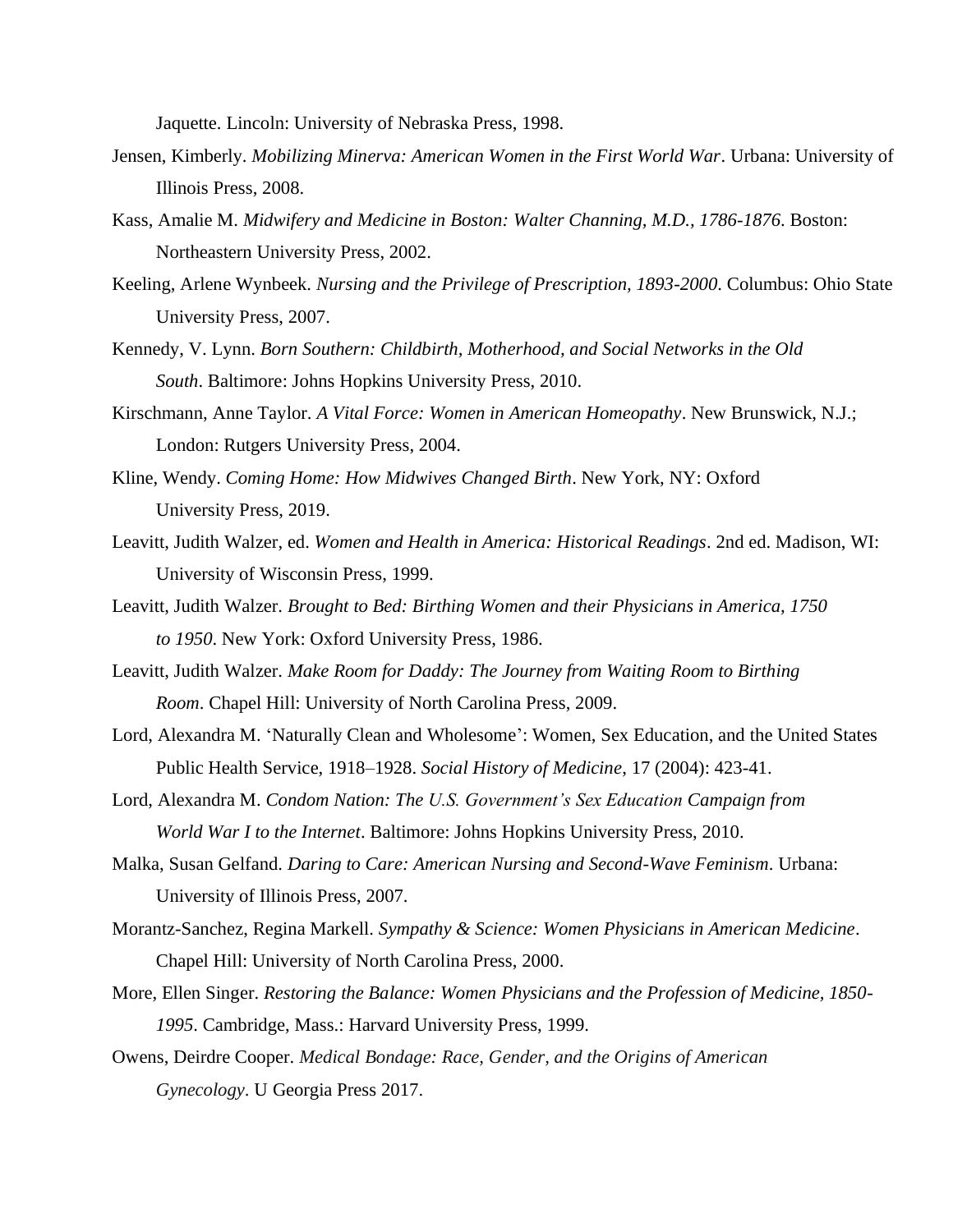- Peitzman, Steven J. *A New and Untried Course: Woman's Medical College and Medical College of Pennsylvania, 1850-1998*. New Brunswick, N.J.: Rutgers University Press, 2000.
- Reis, Elizabeth. *Bodies in Doubt: an American History of Intersex*. Baltimore: Johns Hopkins University Press, 2009.
- Reverby, Susan. *Ordered to Care: The Dilemma of American Nursing, 1850-1945*. Cambridge: Cambridge University Press, 1987.
- Sandelowski, Margarete. *Devices and Desires: Gender, Technology, and American Nursing*. Chapel Hill: University of North Carolina Press, 2000.
- Sarnecky, Mary T. *A History of the U.S. Army Nurse Corps*. Philadelphia: University of Pennsylvania Press, 1999.
- Savitt, Todd. Abortion in the Old West the Trials of Dr. Edwin S. Kellogg of Helena, Montana. *Montana: The Magazine of Western History* 57 (2007): 3-20.
- Schultz, Jane E. *Women at the Front: Hospital Workers in Civil War America*. Chapel Hill; London: University of North Carolina Press, 2004.
- Schwartz, Marie Jenkins. *Birthing a Slave: Motherhood and Medicine in the Antebellum South*. Cambridge, Mass.: Harvard University Press, 2006.
- Smith, Susan L. *Japanese American Midwives: Culture, Community, and Health Politics, 1880-1950*. The Asian American Experience. Urbana: University of Illinois Press, 2005.
- Smith, Susan L. *Sick and Tired of Being Sick and Tired: Black Women's Health Activism in America, 1890–1950*. Philadelphia: University of Pennsylvania Press, 1995.
- Stowe, Steven M. Obstetrics and the Work of Doctoring in the Mid-Nineteenth-Century American South. *Bulletin of the History of Medicine* 64 (1990): 540-66.
- Tannenbaum, Rebecca J. *The Healer's Calling: Women and Medicine in Early New England*. Ithaca, N.Y.: Cornell University Press, 2002.
- Tone, Andrea. *Devices and Desires: A History of Contraceptives in America*. New York, N.Y.: Hill and Wang, 2001.
- Ulrich, Laurel T. *A Midwife's Tale: The Life of Martha Ballard, Based on Her Diary, 1785– 1812*. New York: Knopf, 1990.
- Wells, Susan. *Out of the Dead House: Nineteenth-Century Women Physicians and the Writing of Medicine*. Madison, Wis.; London: University of Wisconsin Press, 2001.
- Wertz, Dorothy C., and Richard W. Wertz. *Lying In: A History of Childbirth in America*. 2<sup>nd</sup> ed.